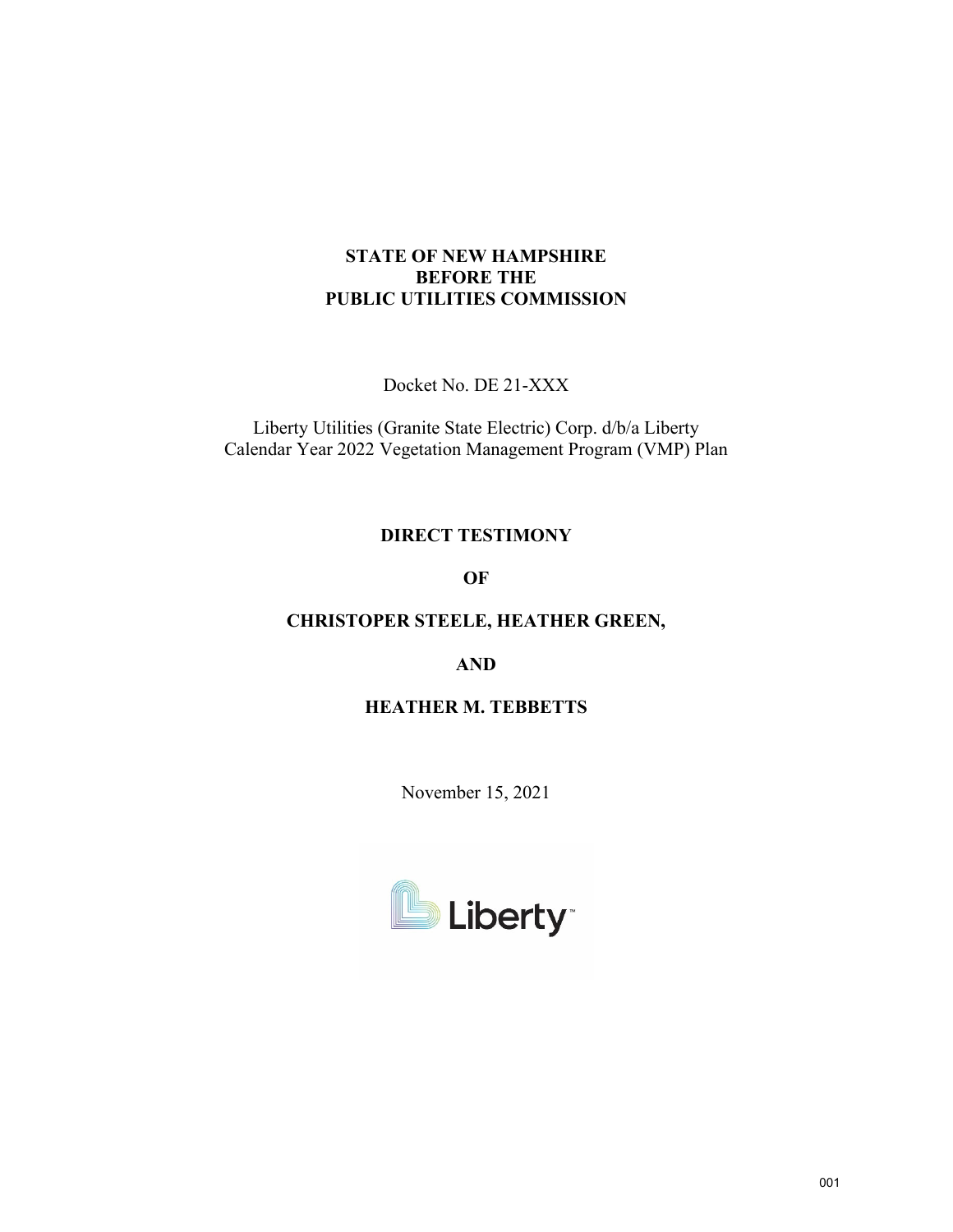# THIS PAGE LEFT BLANK INTENTIONALLY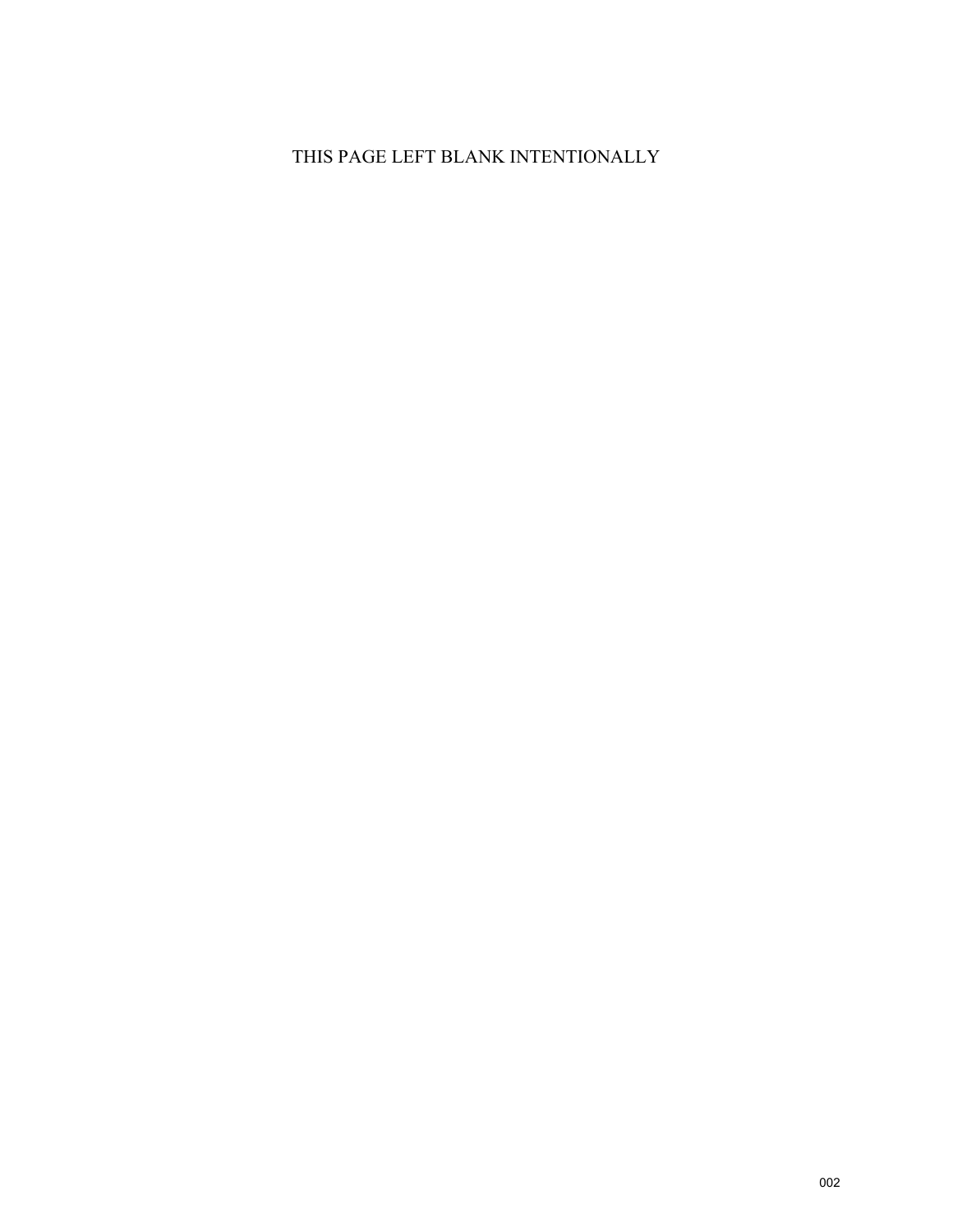# **TABLE OF CONTENTS**

| IV. CONTINUOUSLY INCREASING VEGETATION MANAGEMENT COSTS7 |  |
|----------------------------------------------------------|--|
|                                                          |  |
|                                                          |  |
|                                                          |  |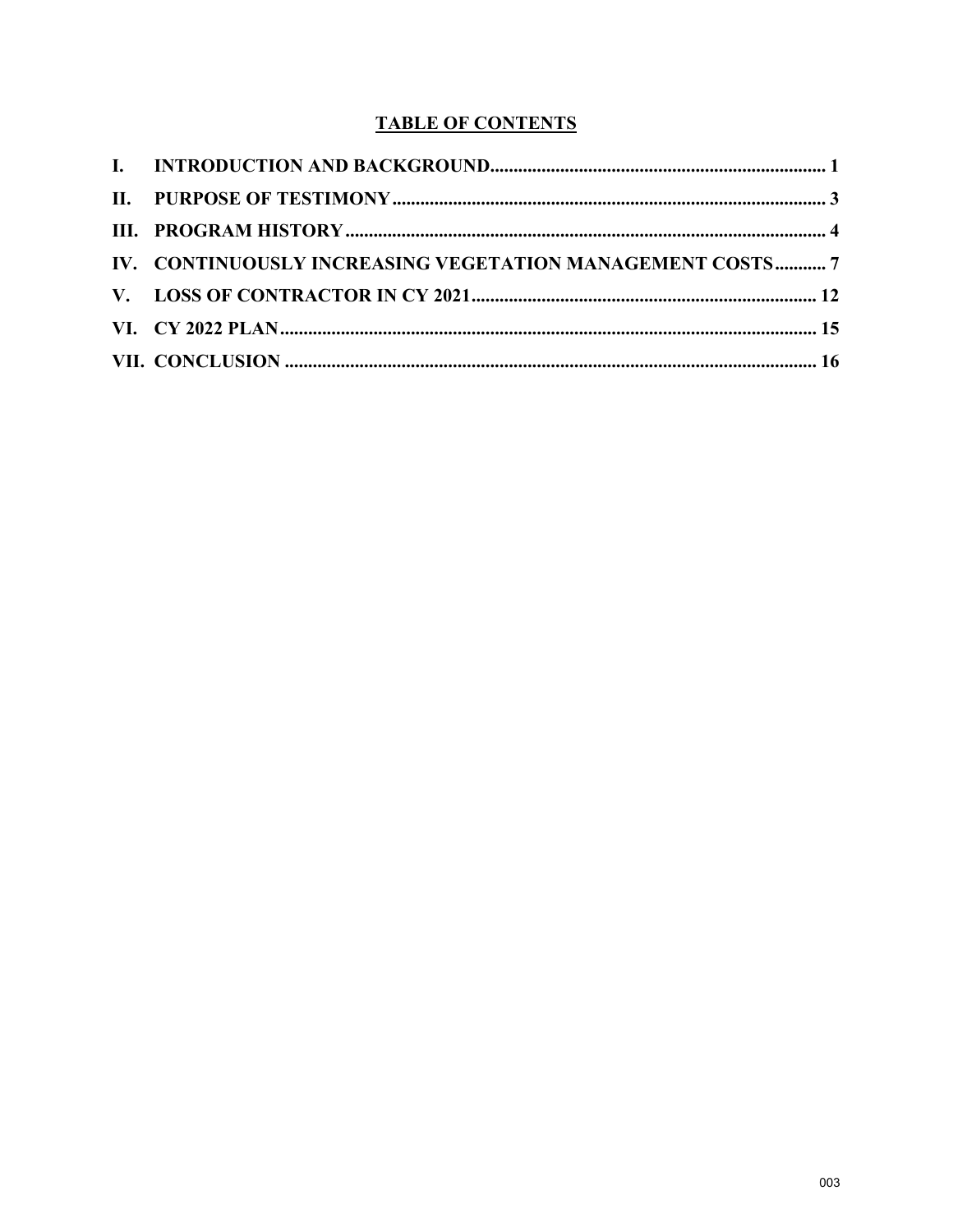# THIS PAGE LEFT BLANK INTENTIONALLY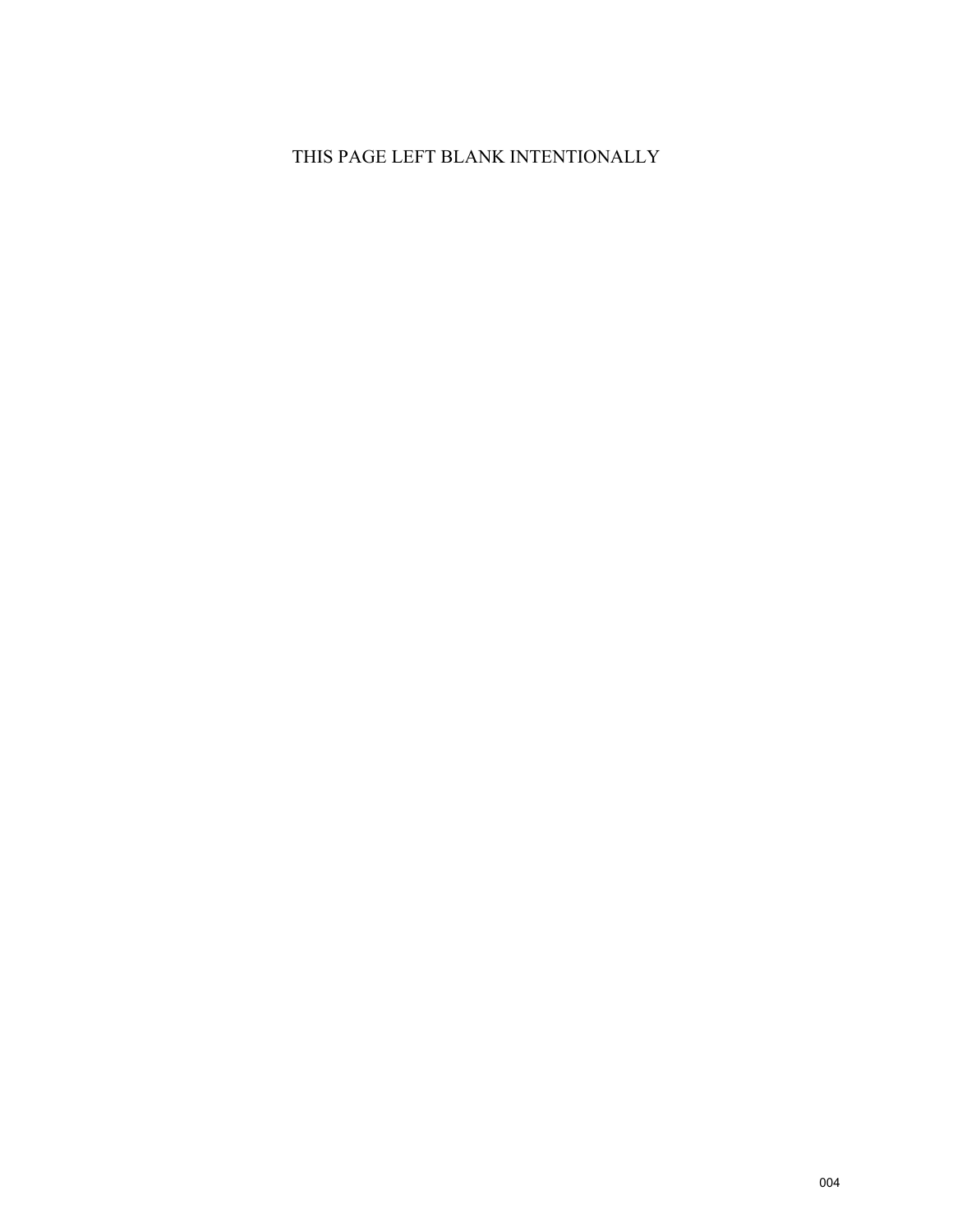| I |         |
|---|---------|
|   | ۰.<br>× |

# 1 **I. INTRODUCTION AND BACKGROUND**

|  | Mr. Steele, would you please state your full name and business address? |
|--|-------------------------------------------------------------------------|
|--|-------------------------------------------------------------------------|

- 3 A. My name is Christopher Steele and my business address is 15 Buttrick Road,
- 4 Londonderry, New Hampshire.

#### 5 **Q. By whom are you employed and in what position?**

6 A. I am employed by Liberty Utilities Service Corp. ("LUSC") as the Senior Director of

7 Electric Operations. In that capacity I am responsible for the safe and reliable operation,

- 8 design, and maintenance of the electric system for Liberty Utilities.
- 9 **Q. Please describe your educational background.**
- 10 A. I received my Bachelor of Science in Electrical Engineering in 2002 from the University

11 of South Florida. I received my Master of Business Administration (MBA) with a

12 concentration in Corporate Finance & Strategic Management from the University of

- 13 Tampa in 2007. I am a Registered Professional Engineer in the State of Florida and
- 14 recognized as a "Senior" Engineer within the Institute of Electrical & Electronics
- 15 Engineers (IEEE).

## 16 **Q. Mrs. Green, would you please state your full name and business address?**

17 A. My name is Heather Green and my business address is 407 Miracle Mile, Lebanon, New 18 Hampshire.

## 19 **Q. By whom are you employed and in what position?**

20 A. I am employed by LUSC as the Program Manager of Inspections and Vegetation. In that 21 capacity I support Liberty's Electric Operations and I plan, budget, and manage Liberty's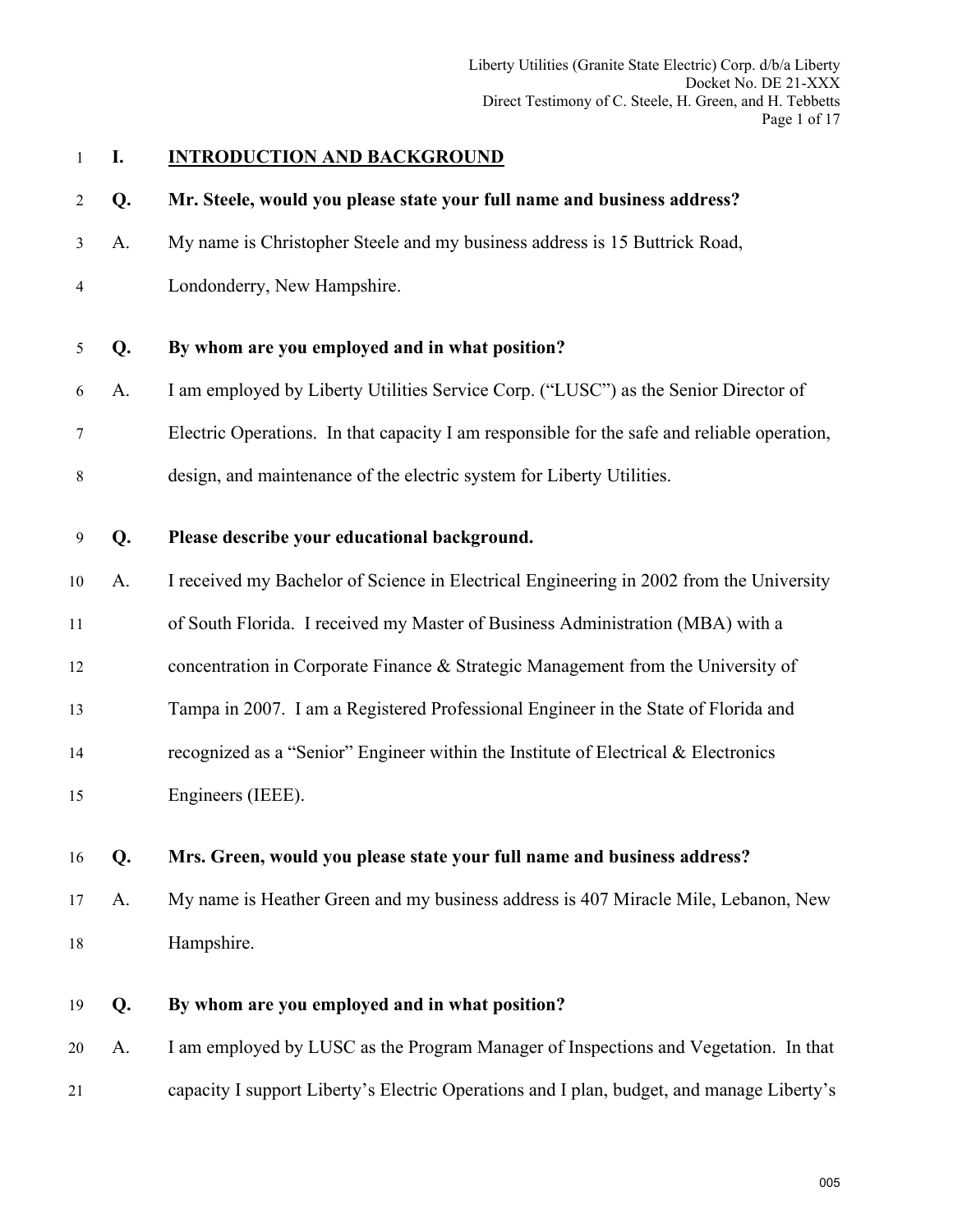Liberty Utilities (Granite State Electric) Corp. d/b/a Liberty Docket No. DE 21-XXX Direct Testimony of C. Steele, H. Green, and H. Tebbetts Page 2 of 17

| $\mathbf{1}$   |    | vegetation management programs, vendor performance, and storm and regulatory support      |
|----------------|----|-------------------------------------------------------------------------------------------|
| $\overline{2}$ |    | on the distribution and sub-transmission assets.                                          |
| 3              | Q. | Please describe your educational background.                                              |
| 4              | A. | I graduated from Purdue University in 1994 with a Bachelor of Science in Forestry with    |
| 5              |    | an Urban Option.                                                                          |
| 6              | Q. | Please describe your professional experience.                                             |
| 7              | A. | I joined LUSC in March of 2018. Prior to that I worked for the State of New Hampshire     |
| $\,8\,$        |    | Division of Forests and Lands as a Community Forester. I worked in the role of            |
| 9              |    | Municipal Arborist from 1998–2013 in the Chicago suburbs in both a north shore            |
| 10             |    | community of Park Ridge and a south shore community of Oak Lawn. I have also              |
| 11             |    | worked for a variety of commercial tree care companies and gardens.                       |
| 12             |    | I have been active in professional organizations. I recently completed the Board of       |
| 13             |    | Directors' Presidential tract for the New England Chapter of the International Society of |
| 14             |    | Arboriculture. I also held a variety of positions on the Illinois Arborist Association    |
| 15             |    | Board of Directors, including President. I am a current member of the New Hampshire       |
| 16             |    | Community Forestry Advisor Committee.                                                     |
| 17             | Q. | Have you previously testified before the New Hampshire Public Utilities                   |
| 18             |    | <b>Commission (the "Commission")?</b>                                                     |
| 19             | A. | Yes, I recently testified before the Commission in the Company's Reliability              |
| 20             |    | Enhancement Program and Vegetation Management Program ("REP/VMP")                         |
| 21             |    | reconciliation docket, Docket No. DE 20-036.                                              |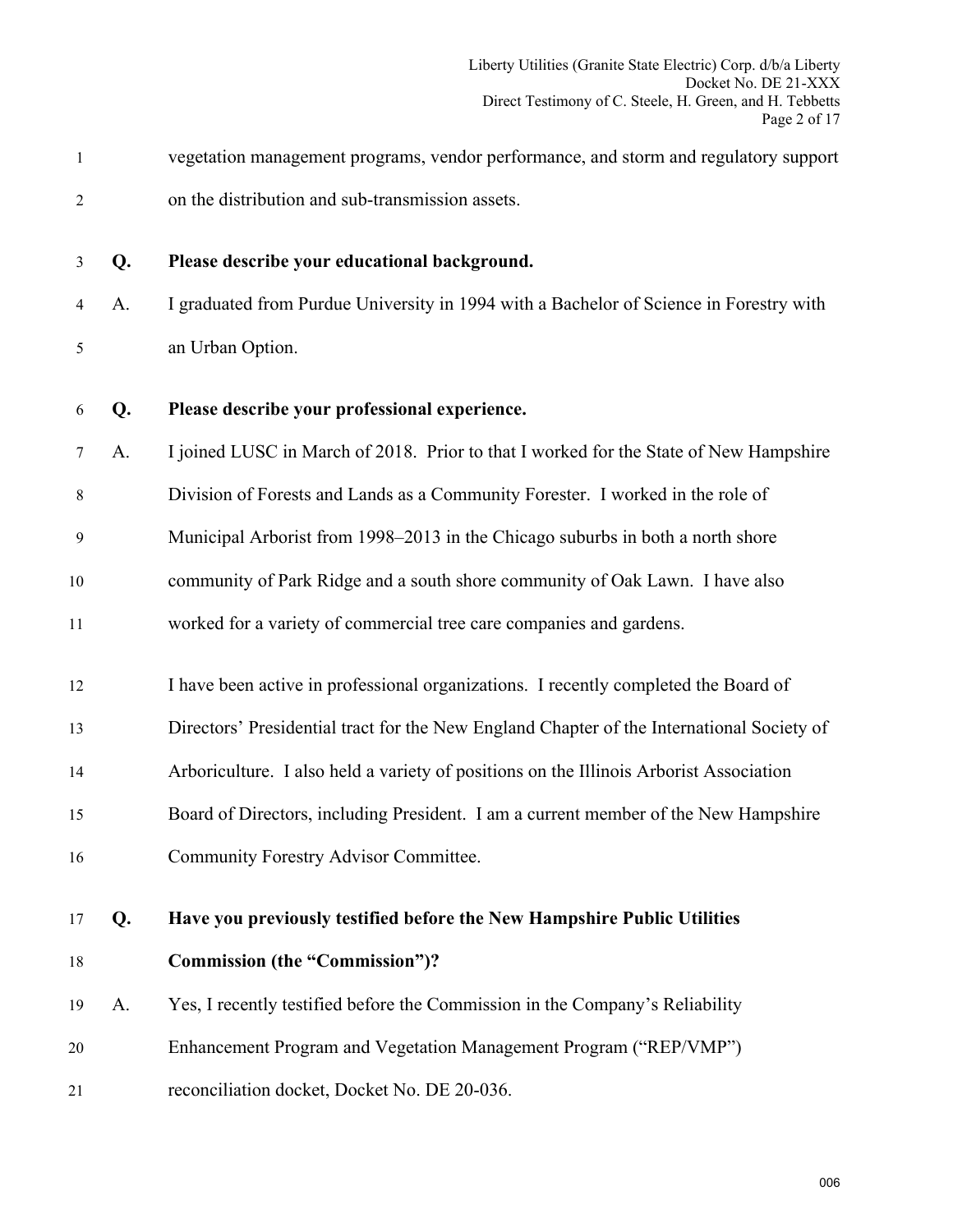| $\mathbf{1}$   | Q. | Ms. Tebbetts, would you please state your full name and business address?                |
|----------------|----|------------------------------------------------------------------------------------------|
| $\overline{2}$ | A. | My name is Heather Tebbetts and my business address is 9 Lowell Road, Salem, New         |
| $\mathfrak{Z}$ |    | Hampshire.                                                                               |
| $\overline{4}$ | Q. | Ms. Tebbetts, please describe your educational background and training.                  |
| 5              | A. | I graduated from Franklin Pierce University in 2004 with a Bachelor of Science degree in |
| 6              |    | Finance. I received a Master of Business Administration from Southern New Hampshire      |
| 7              |    | University in 2007.                                                                      |
| 8              | Q. | Please describe your professional background.                                            |
| 9              | A. | I joined LUSC in October 2014. Prior to my employment at LUSC, I was employed by         |
| 10             |    | Public Service Company of New Hampshire ("PSNH") as a Senior Analyst in NH               |
| 11             |    | Revenue Requirements from 2010 to 2014. Prior to my position in NH Revenue               |
| 12             |    | Requirements, I was a Staff Accountant in PSNH's Property Tax group from 2007 to         |
| 13             |    | 2010 and a Customer Service Representative III in PSNH's Customer Service                |
| 14             |    | Department from 2004 to 2007.                                                            |
| 15             | Q. | Have you previously testified before the Commission?                                     |
| 16             | A. | Yes, I have testified on numerous occasions before the Commission.                       |
| $17\,$         | П. | <b>PURPOSE OF TESTIMONY</b>                                                              |
| 18             | Q. | What is the purpose or your testimony?                                                   |
| 19             | A. | The purpose of our testimony is to submit the Company's proposed Vegetation              |
| 20             |    | Management Program ("VMP") Plan for the calendar year 2022 ("CY 2022 Plan"). This        |
| 21             |    | CY 2022 Plan is filed consistent with the requirements in Attachment F to the Settlement |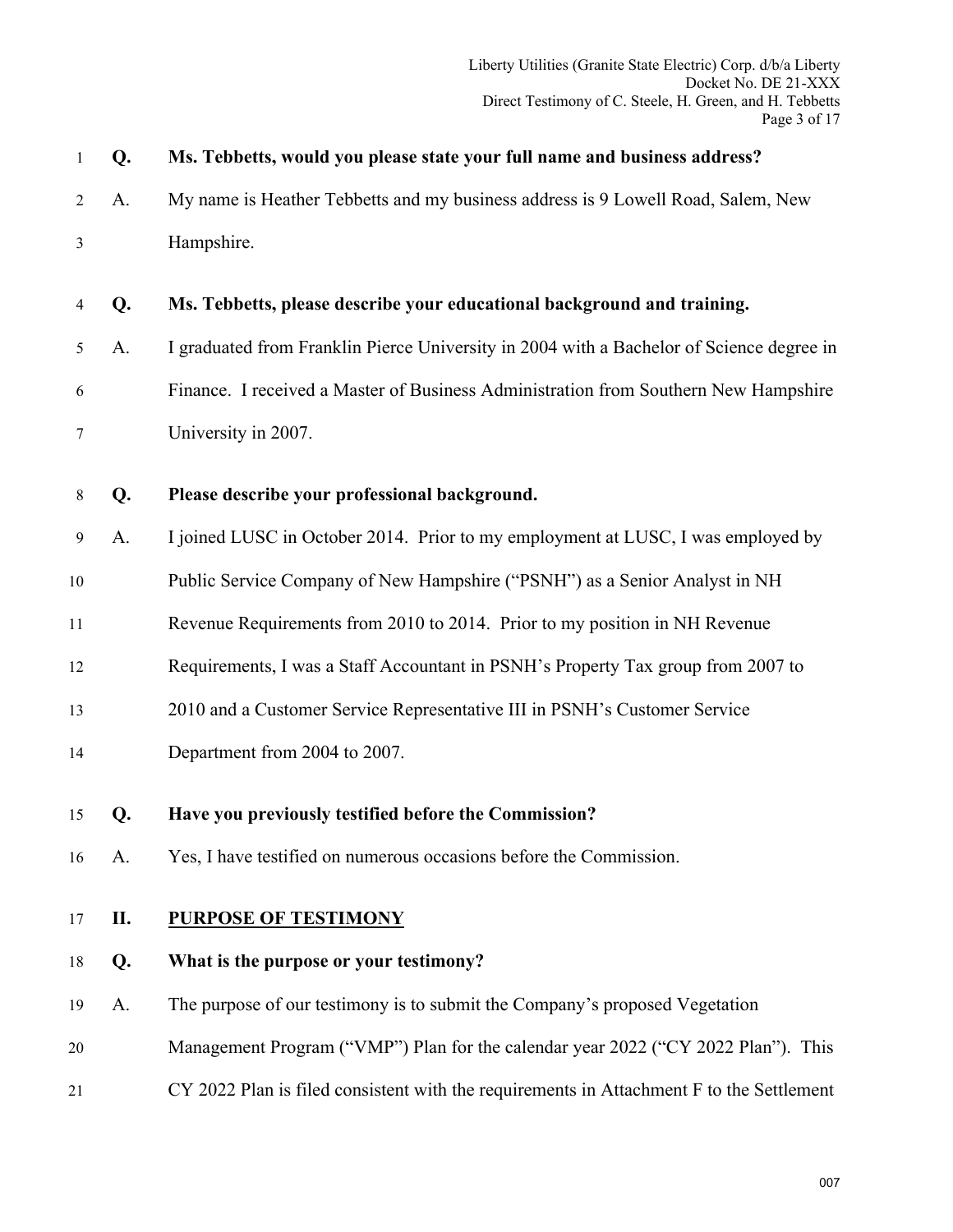| $\mathbf{1}$   |    | Agreement in Docket No. DE 13-063 that was approved by the Commission in Order No.         |
|----------------|----|--------------------------------------------------------------------------------------------|
| $\overline{2}$ |    | 25,638 (March 17, 2014), as amended by the Settlement Agreement in Docket No. DE           |
| 3              |    | 19-064 that was approved by the Commission in Order No. 26,376 (June 30, 2020). For        |
| $\overline{4}$ |    | convenience, a copy of the VMP document from DE 13-063 is included as Appendix 3           |
| 5              |    | and the definitions are included as Appendix 4.                                            |
| 6              | Ш. | <b>PROGRAM HISTORY</b>                                                                     |
| 7              | Q. | Please provide the history of Liberty's current VMP program.                               |
| 8              | A. | Since 2007, the Company has continued its Vegetation Management and Reliability            |
| $\overline{9}$ |    | Enhancement Programs at agreed spending levels subject to annual Commission                |
| 10             |    | approval. See Order No. 24,777 (July 12, 2007) (approving the Settlement Agreement in      |
| $1\,1$         |    | Docket No. DG 06-107), as amended by Order No. 25,638 (March 17, 2014) (approving          |
| 12             |    | the Settlement Agreement in Docket No. DE 13-063), as further amended by Order No.         |
| 13             |    | 26,005 (April 12, 2017) (approving the Settlement Agreement in Docket No. DE 16-383).      |
| 14             |    | In general, the VMP includes categories of O&M spending targeted to maintain and           |
| 15             |    | improve reliability and performance of the Company's systems. The program is               |
| 16             |    | premised on the understanding that a certain level of annual spending on O&M activities    |
| 17             |    | is necessary to maintain the safety and reliability of the Company's electric distribution |
| 18             |    | system. The most recent Settlement Agreement in Docket No. DE 19-064 provided for          |
| 19             |    | an increase to the amount of VMP O&M spending to be included in base rates to              |
| 20             |    | \$2,200,000, beginning with 2020, with an approved cap of an additional 10 percent. The    |
| 21             |    | VMP activities consist of Planned Cycle Trimming Interim, Spot, and Trouble Tree           |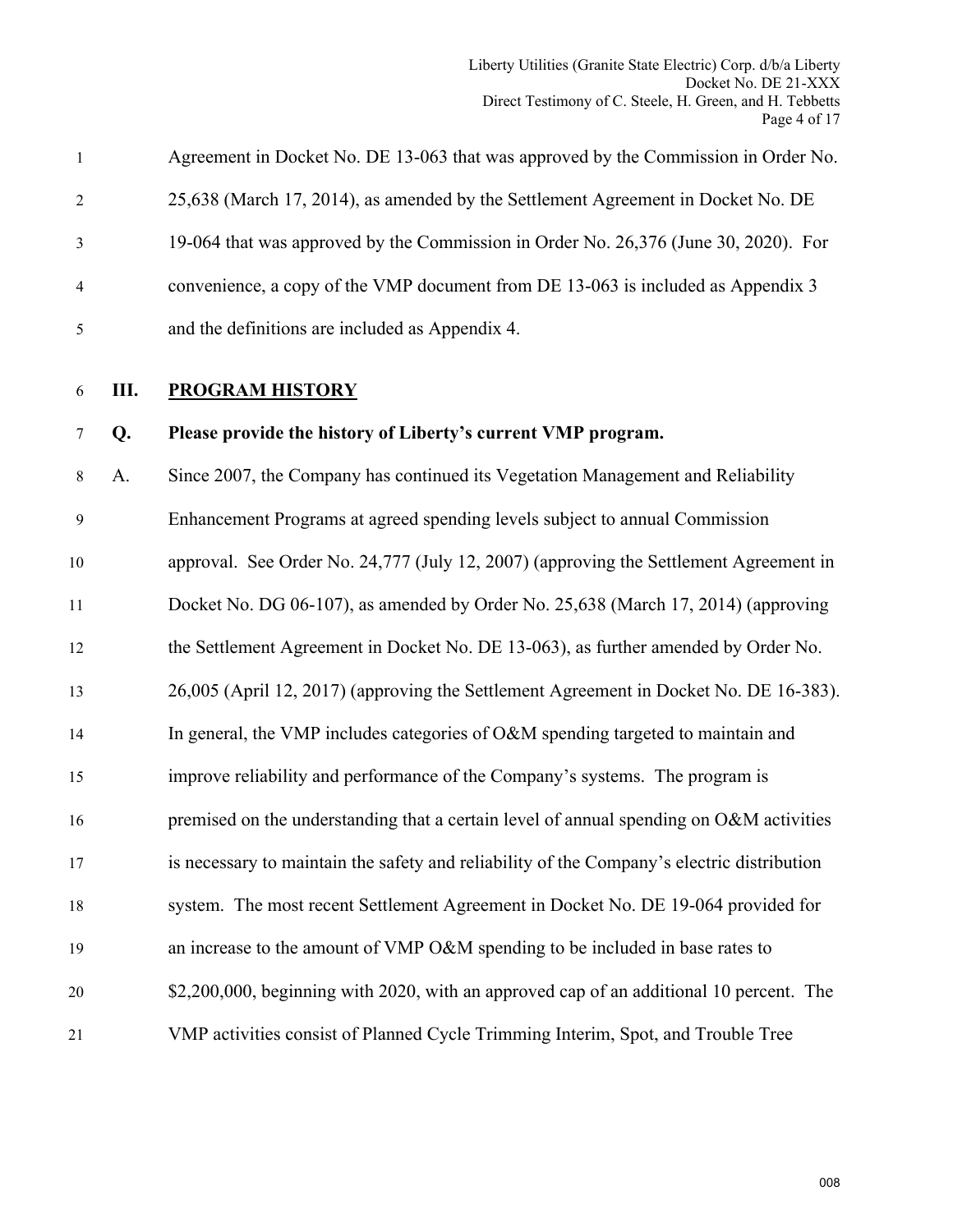Liberty Utilities (Granite State Electric) Corp. d/b/a Liberty Docket No. DE 21-XXX Direct Testimony of C. Steele, H. Green, and H. Tebbetts Page 5 of 17

1 Trimming, Work Planning, Traffic Detail, Tree Removal, Tree Planting, and Right of 2 Way work for the floor and sides of the corridors.

#### 3 **Q. What are the corridor specifications currently under Puc 307.10?**

4 A. The current corridor clearance requirements are 10 feet below the conductors, 8 feet to 5 each side of the nearest conductor, and 15 feet above the conductors, at the time of 6 clearing. In rural areas we seek to obtain the clearance of all capable tree seedlings and 7 lower branches of established trees to minimize future work. In urban areas, where work 8 can be more customer-sensitive, we still seek the same clearance of the rural areas but 9 allow a reduced clearance to address concerns and sensitivities of the adjacent landowner 10 where needed or requested. Thus, in urban areas we leave lower branches under the 11 communication wires, often referred to as a "shelf," when requested or if previously 12 established. We still seek to remove young capable trees in this zone. However, in urban 13 areas, if requested, we may trim the top of that capable brush to leave a requested 14 screening. The result is the acceptable specification for work in an urban setting as 15 depicted in the attachment.

#### 16 **Q. Please explain the funding levels that came about from Docket No. DE 19-064.**

17 A. A request of approximately \$450,000 for additional tree removals was made in the recent 18 rate case in addition to the previously budgeted annual level. In order to meet an 19 anticipated annual cost for tree removals, the Company also made a request for an 20 additional \$400,000 annually for four years to provide funding to properly clear the 21 rights-of-way. However, that amount was not included in the DE 19-064 Settlement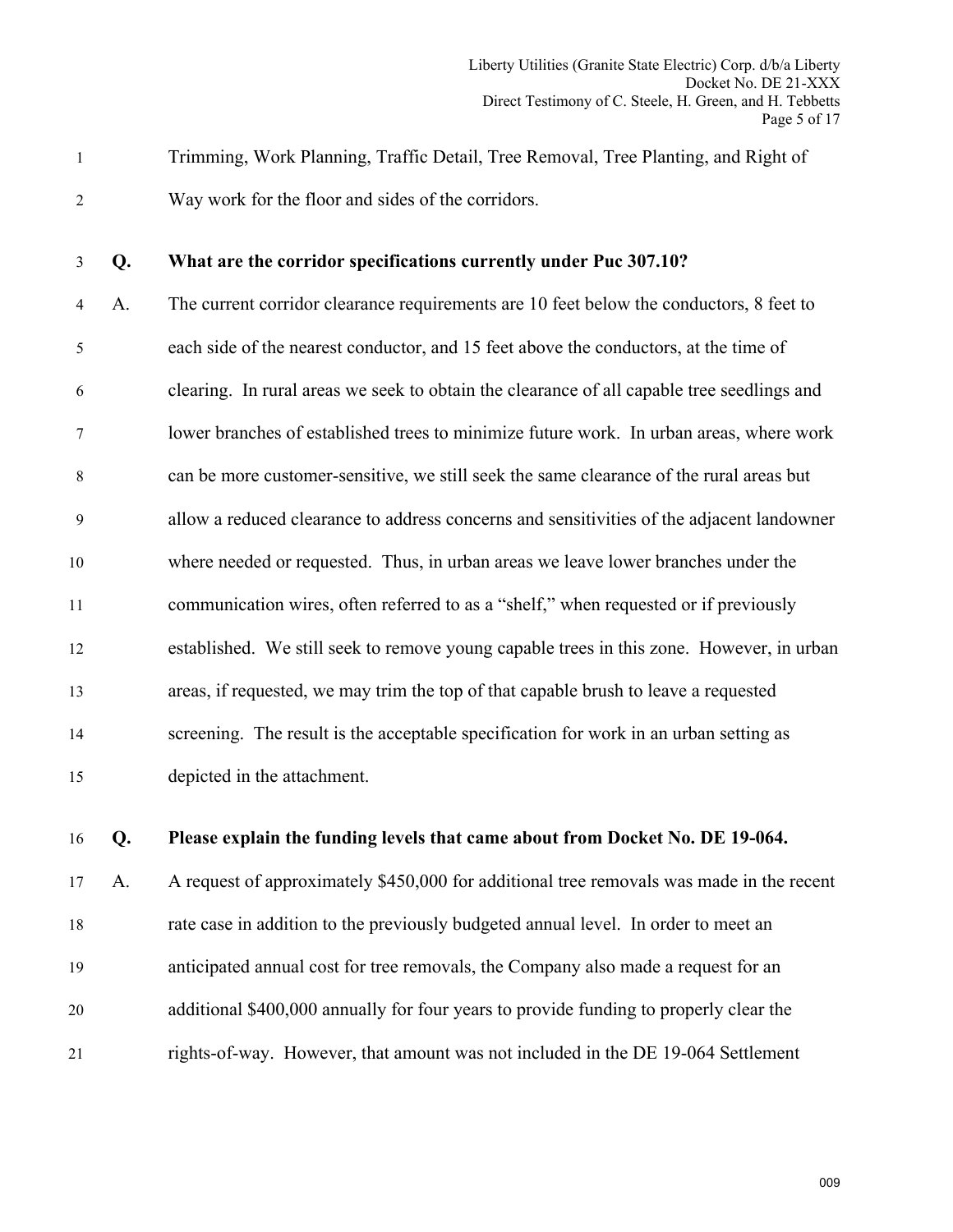Liberty Utilities (Granite State Electric) Corp. d/b/a Liberty Docket No. DE 21-XXX Direct Testimony of C. Steele, H. Green, and H. Tebbetts Page 6 of 17

1 Agreement, which provided a \$2,200,000 annual VMP budget with allowance of 10% 2 overage, or an annual spending cap of \$2,420,000.

3 **Q. What has changed since the signing of that agreement?** 

- 4 A. In 2019, the Company was notified by Consolidated Communications that it would no 5 longer participate in the shared vegetation maintenance costs, as it was contractually 6 allowed to do, effective in January 2020, meaning a loss of the Consolidated 7 Communication payments applied to the vegetation management program. These 8 anticipated credits were included in the VMP budget computations for 2020 and 2021 9 during the Docket No. DE 19-064 proceeding. The loss of the Consolidated amounts 10 reduced funding of \$838,000 for 2020. In order to meet the unexpected deficiency of 11 credits in 2020, the Company deferred 30 miles of planned cycle trimming and most tree 12 removals in 2020.
- 13 Additionally, the cost of performing the work has increased and the workforce is less 14 available. The Company will provide further information below on these issues.
- 15 **Q. Is the current funding adequate to fully fund a four-year cycle?**

16 A. No. The current maximum allowance of \$2,420,000 does not fully fund Liberty's 17 required four-year trim cycle nor its ability to meet Puc 307.10's requirement to increase 18 side clearance from six-feet to eight-foot. The Company has presented a budget in this 19 filing consistent with the requirements to meet the mandated four-year cycle per the 20 Settlement Agreement and the side clearance requirements of Puc 307.10. The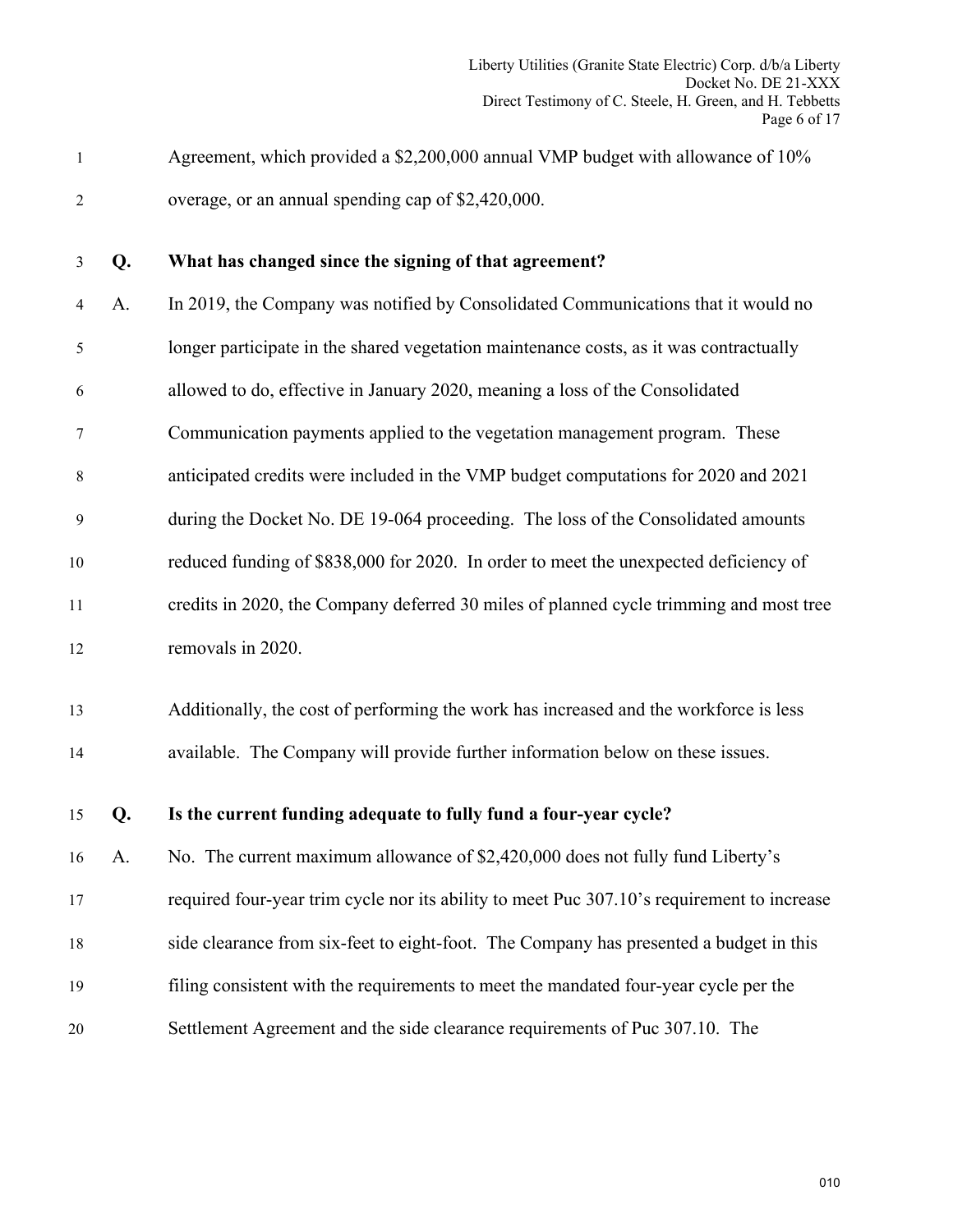1 Company's funding requirement to meet a four-year trim cycle is \$5,471,624 for CY 2 2022.

3 The Company continues to believe that a four-year trimming cycle is desirable in New 4 Hampshire. However, the Company also recognizes that maintaining a four-year 5 trimming cycle is currently cost prohibitive to its customers given current economic 6 conditions.

#### 7 **IV. CONTINUOUSLY INCREASING VEGETATION MANAGEMENT COSTS**

#### 8 **Q. What are the primary factors for increased vegetation management costs?**

9 A. There are many factors which contribute to the increase in required funding for the 10 Company to continue to provide safe and reliable electricity to its customers. The first

11 driver is the loss of payments from Consolidated Communications for joint pole

12 ownership vegetation management, as described above. This loss represents

13 approximately 20–24% of the total VMP budget and results in either an overall project

14 reduction, or increased costs to do business of about 20%.

15 The second driver is the deferred work. In order to meet the unexpected deficiency of

16 Consolidated Communications payments, in 2020 the Company deferred 30 miles of

17 planned cycle trimming and the majority of tree removals. In 2021 the Company

- 18 deferred an additional 74 miles to 2022 as a result of the VM contract issues and
- 19 subsequent workforce issues in 2021.

# 20 The third driver is workforce issues and the increased cost to do the work. The tree care 21 industry, as with many other trades, continues to experience a shift and loss of workforce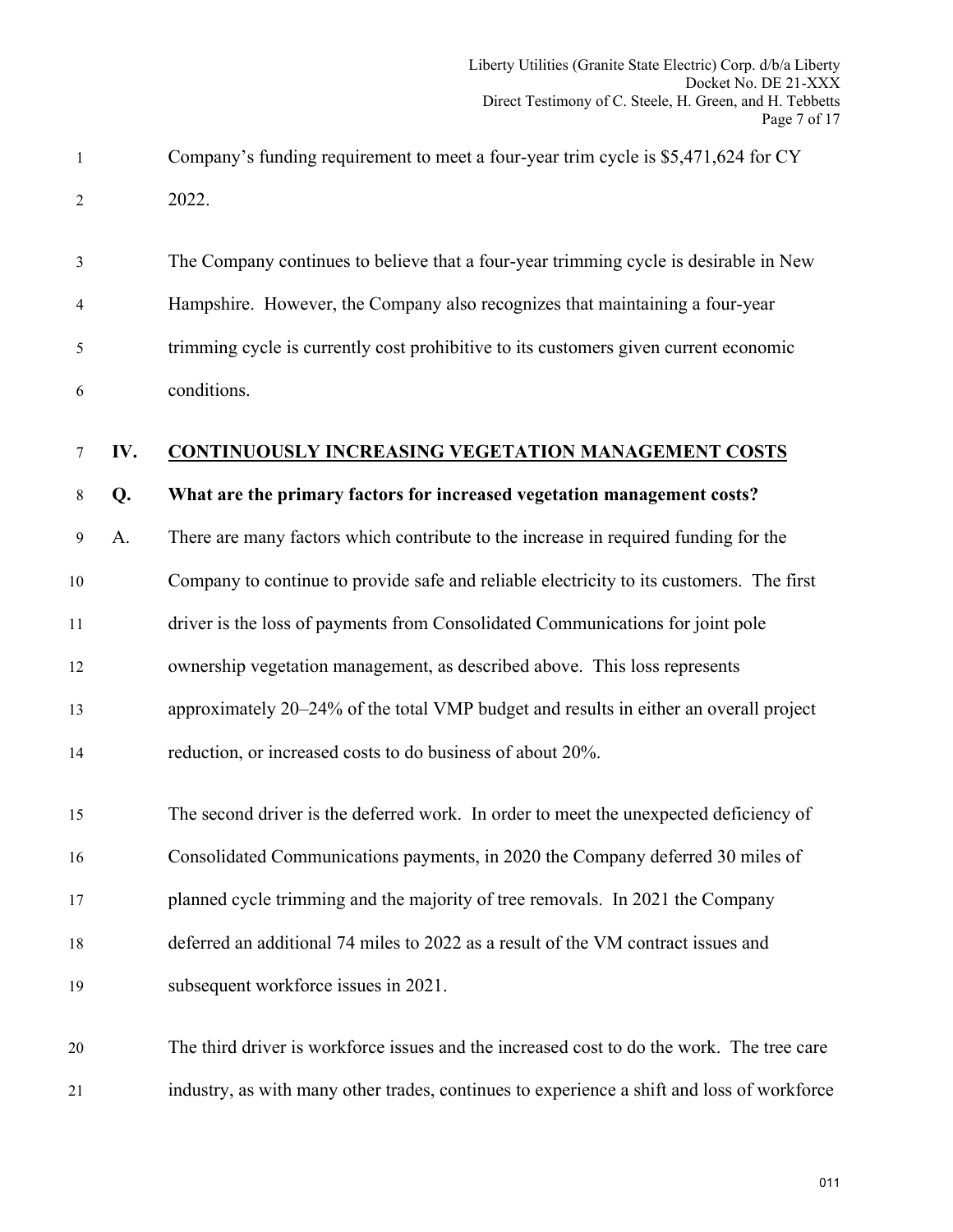Liberty Utilities (Granite State Electric) Corp. d/b/a Liberty Docket No. DE 21-XXX Direct Testimony of C. Steele, H. Green, and H. Tebbetts Page 8 of 17

1 in general. The effect of the COVID-19 pandemic has added to this already struggling 2 workforce. The alternate choices for employment are pulling many out of the industry, 3 relocating some to higher paying locations, or to work for other firms in other trades or 4 sectors that provide more stability, value, and stronger relationships with companies and 5 other parties with which they interact. As a result, the cost of retaining a workforce has 6 been increasing. Liberty had been shielded from this industry trend in recent years 7 because of multi-year contracts that were in place but have since expired.

8 The Company was experiencing loss of crews prior to the pandemic. In 2018, the 9 contractor was able to keep ten crews on property. In 2020, we had seven or eight crews 10 on property, with losses of long-time crews occurring. Currently in 2021 the contractor 11 has difficulty keeping six crews on property. Liberty's VM contractor was not able to 12 establish a consistent local crew and had a rotation of crews when on property that 13 generally did not exceed three crews at a time. Workforce retention for tree crews and 14 the quality work is a frequent topic of discussion and concern at many utilities. It 15 continues to be the theme in various presentations by industry groups.

16 A systemic issue within the VM industry is the inability for tree contractors to take on 17 new clients to help fill voids of need when inquiries were made of others. The workforce 18 issue is limited to New Hampshire, New England, or East Coast phenomenon. It is 19 nation-wide. Potential applicants are not responding to job opportunities as currently 20 posted – regardless of reputation of company, scope of work, location, and pay.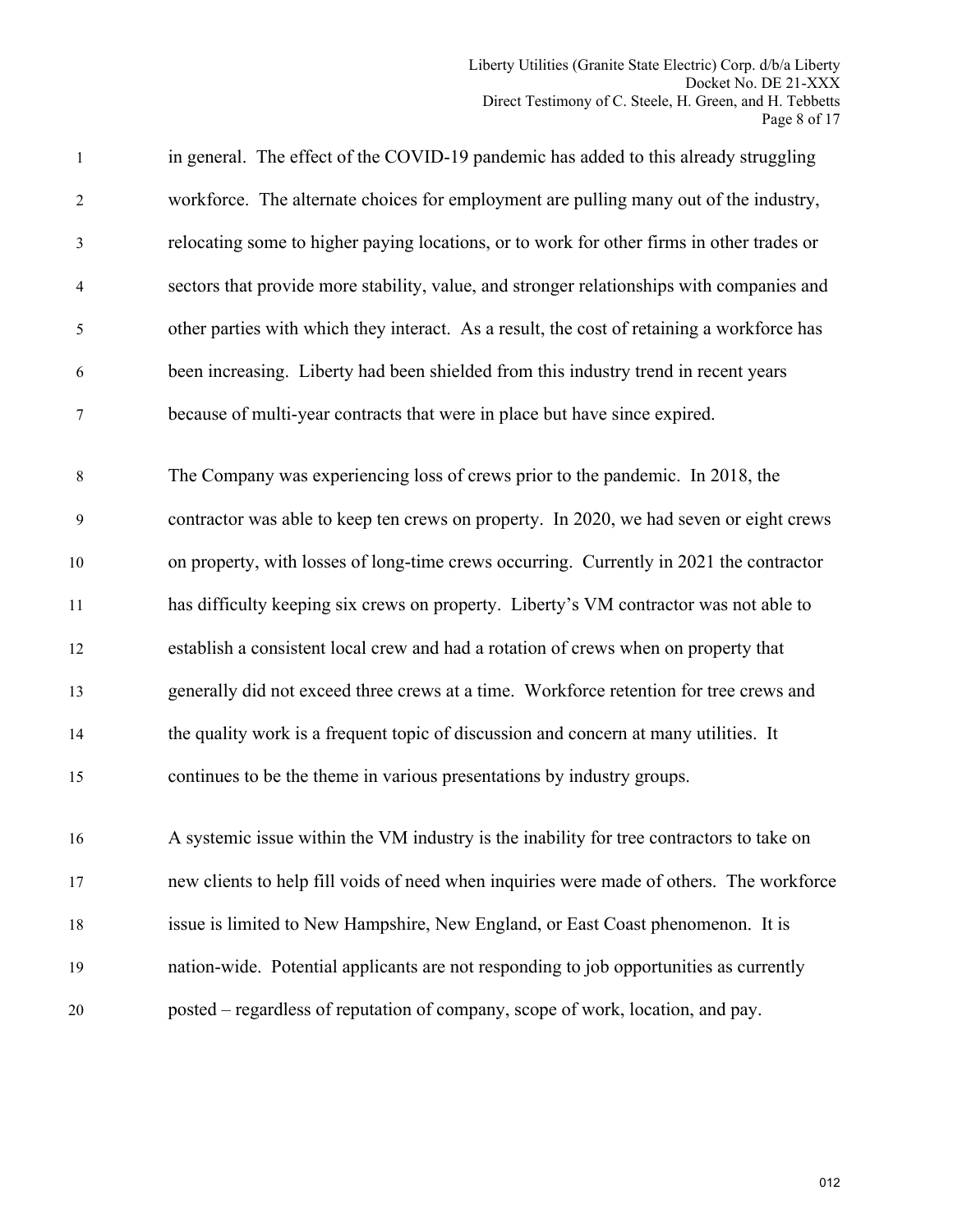- 1 The fourth cost driver is the quantity of tree removals, which continues to be a significant 2 cost driver as seen in previous years. We have three types of removals: Fall-In, Grow-3 In/Corridor Creation, and Make Safe.
- 4 Prior to implementation of Puc 307.10, most of the tree removals were Fall-In risks.
- 5 These trees had a separate budget line item. The corridor was fairly established, and unit
- 6 price trees started at 9" Diameter at Breast Height (DBH) (diameter of a tree at four and
- 7 half feet from ground). After the Commission changed the corridor through Puc 307.10,
- 8 Liberty was required to expand its side clearance from six to eight feet, so the quantity of
- 9 Grow-In/Corridor Creation trees was well beyond the quantity and scope that could be 10 achieved with the allocated funds. The result of this to Liberty and its customers is the
- 11 inability to achieve the 8'corridor given current funding.
- 12 Tree removal is necessary to move from the previous six-foot side clearance to the new 13 eight-foot side clearance requirement of Puc 307.10 and to potentially decrease the 14 number of future removals of five-inch to twelve-inch diameter trees in subsequent 15 cycles.
- 16 **Q. What is the best way to achieve the requirements of Puc 307.10?**

17 A. The requirement to remove, rather than prune or allowing the trees to remain in the 18 corridor, is governed by Puc 307.10(c) and the ANSI A300 Part 1 standards. Because of 19 the location of these trees within the eight-foot clearance area, pruning is not viable and 20 removal is the appropriate work tool. These tree and limb removals align Puc 307.10,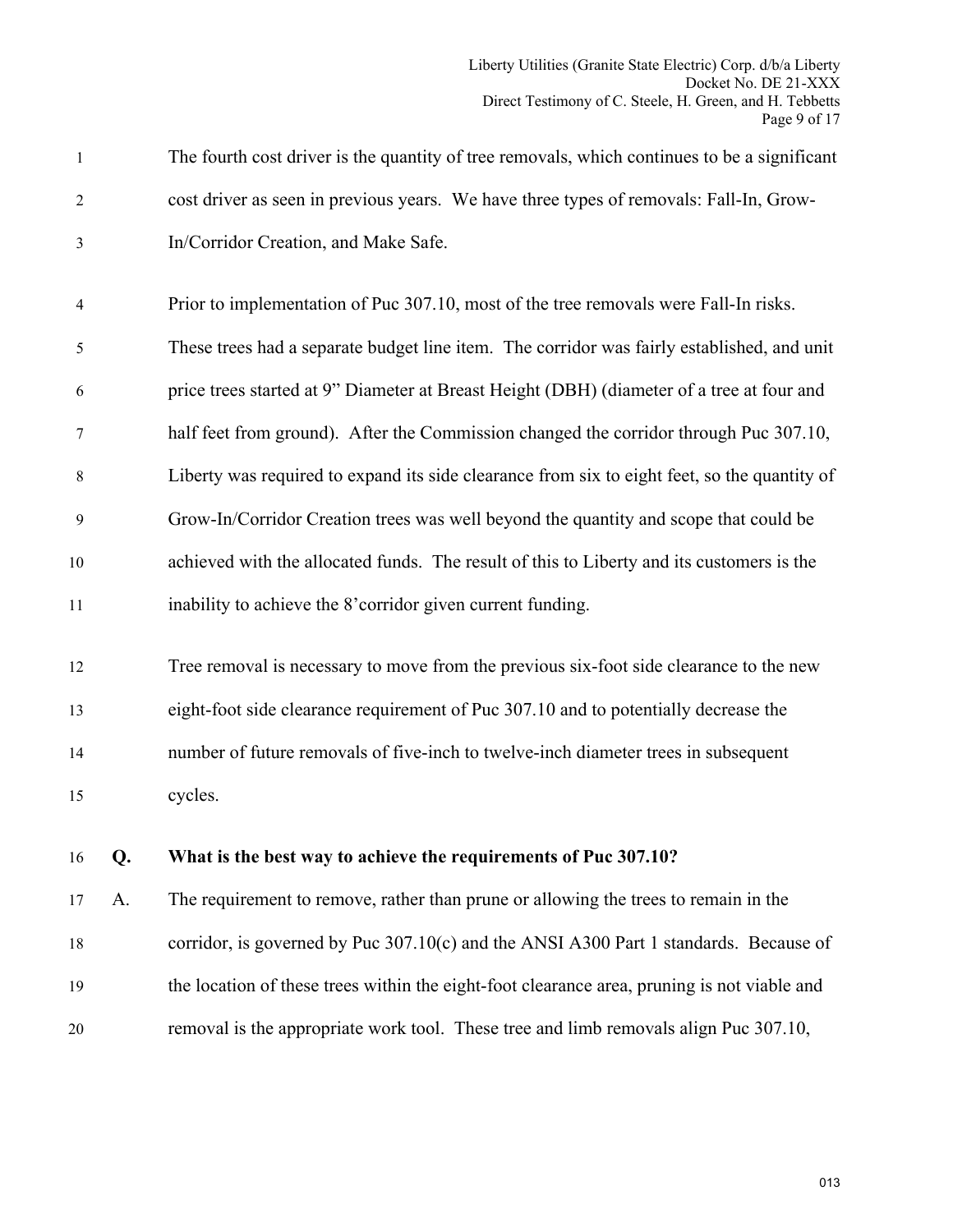Liberty Utilities (Granite State Electric) Corp. d/b/a Liberty Docket No. DE 21-XXX Direct Testimony of C. Steele, H. Green, and H. Tebbetts Page 10 of 17

1 with best practices in the industry, follow professional standards of arboriculture, 2 reliability concerns, and are cost effective.

3 **Q. Please describe any rules that have increased the cost of vegetation management.** 

4 A. The ANSI Z133-2017 standard created additional situations that require the System 5 Operator, the utility, to clear trees in a certain area, increasing our Make Safe removal 6 costs. This standard also exposed the Company to higher costs of otherwise private tree 7 removal and "Make Safe" situations.

8 Previously, if Liberty's scope of work did not require the tree work, we would assist a

9 private tree contractor in making the situation safe for them to perform the work.

10 Changes in the language of the ANSI Z133-2017, Safety Requirements for Arboricultural 11 Operations, now limit some tree work such that it can only be performed by the utility.

12 Under these new standards, if a property owner engaged a trained and skilled private tree 13 care company to perform tree work within close proximity to the wires that was not 14 otherwise required by the utility, there are situations in which that contractor could not 15 perform the work. To say it another way, a contractor qualified to work for a utility and 16 also works in the residential sector has two different abilities of work pursuant to the 17 ANSI standards. If hired by the utility, they have one chart to abide by and can perform 18 the work. When hired by a residential customer, they have another chart to abide by and 19 may not be able to perform the work. There are situations where the tree work can only 20 be performed by a contractor hired by the utility. We have already experienced impacts 21 from this change and anticipate it will increase the costs of tree work.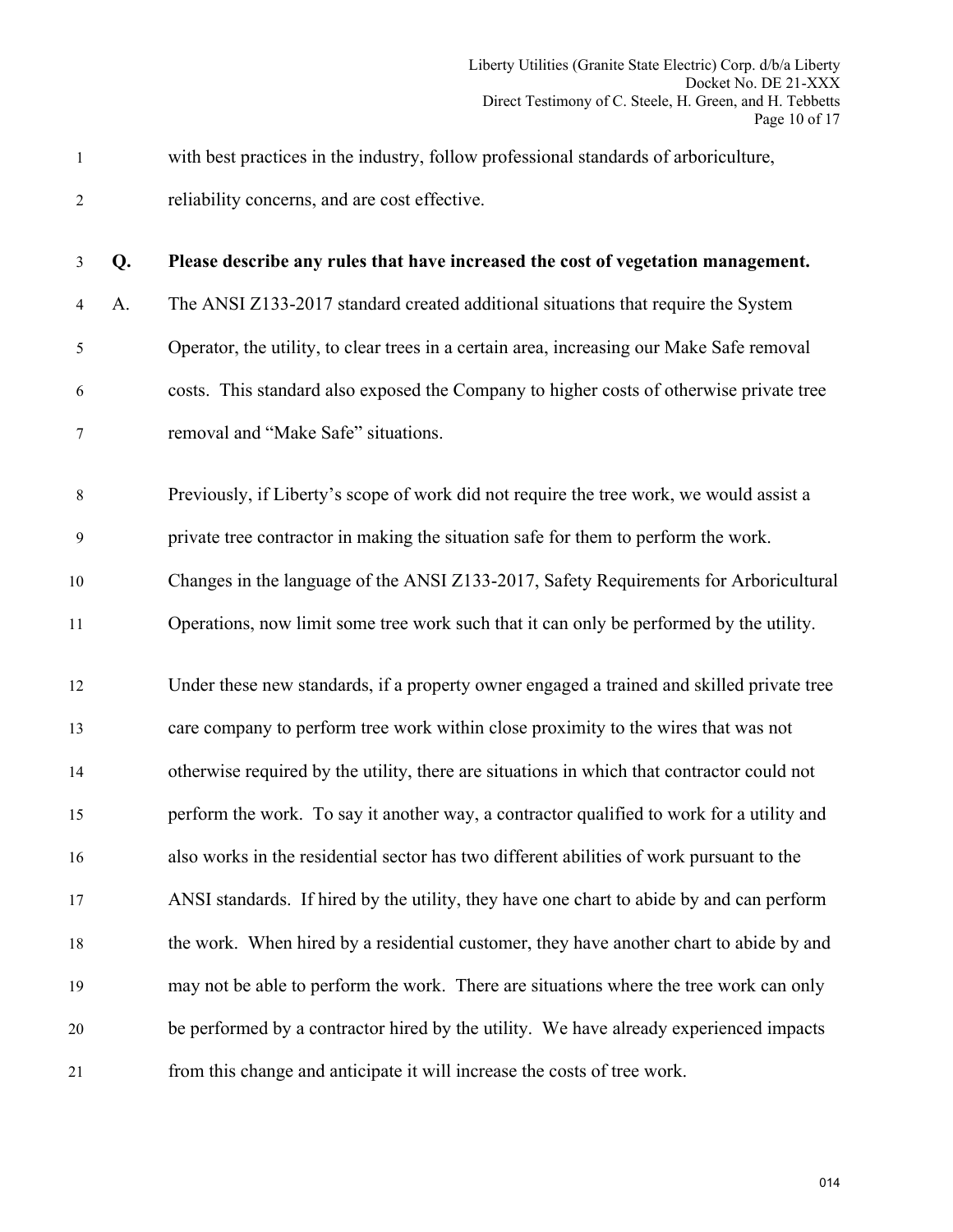| $\mathbf{1}$   | Q. | Does the increase in Tree Trimming Costs and less miles trimmed lead to any other               |
|----------------|----|-------------------------------------------------------------------------------------------------|
| $\overline{2}$ |    | subsequent events?                                                                              |
| 3              | A. | Yes. As we are reducing the number of trees that we are actively removing, we are               |
| $\overline{4}$ |    | leaving behind more trees that require our assistance to the tree owner in managing them        |
| 5              |    | safely. These additional costs will be seen in future customer requests or Spot Tree            |
| 6              |    | Trimming in the budget.                                                                         |
| 7              |    | The increase in the number of trees identified for removal has almost doubled the annual        |
| 8              |    | cost of removal through the work planning process. This increased number of trees to be         |
| 9              |    | removed will also significantly increase traffic control costs.                                 |
| 10             |    | The fifth cost driver, similar to last year, is traffic control. The cost of traffic control is |
| 11             |    | directly related to how many tree crews are performing various planned and unplanned            |
| 12             |    | maintenance activities and in which municipalities those crews are working. Liberty's           |
| 13             |    | Salem district towns of Salem, Pelham, Windham, and Derry continue to require police            |
| 14             |    | details and at times require multiple units. Walpole has also recently added additional         |
| 15             |    | police traffic control requirements. With the increased mileage needed to be performed          |
| 16             |    | in 2022, we will have correlating traffic control needs. It is important to note that this      |
| 17             |    | workforce is also suffering workforce issues and has difficulties in meeting supply.            |
| 18             |    | These supply issues can impact our abilities and plans.                                         |
| 19             |    | The sixth cost driver is the cost of Right of Way (ROW) maintenance. Going through the          |
| 20             |    | second four-year cycle allowed the Company to adjust the scope of work to obtain                |
| 21             |    | improved corridor maintenance, improved site line, and reduced vegetation contact               |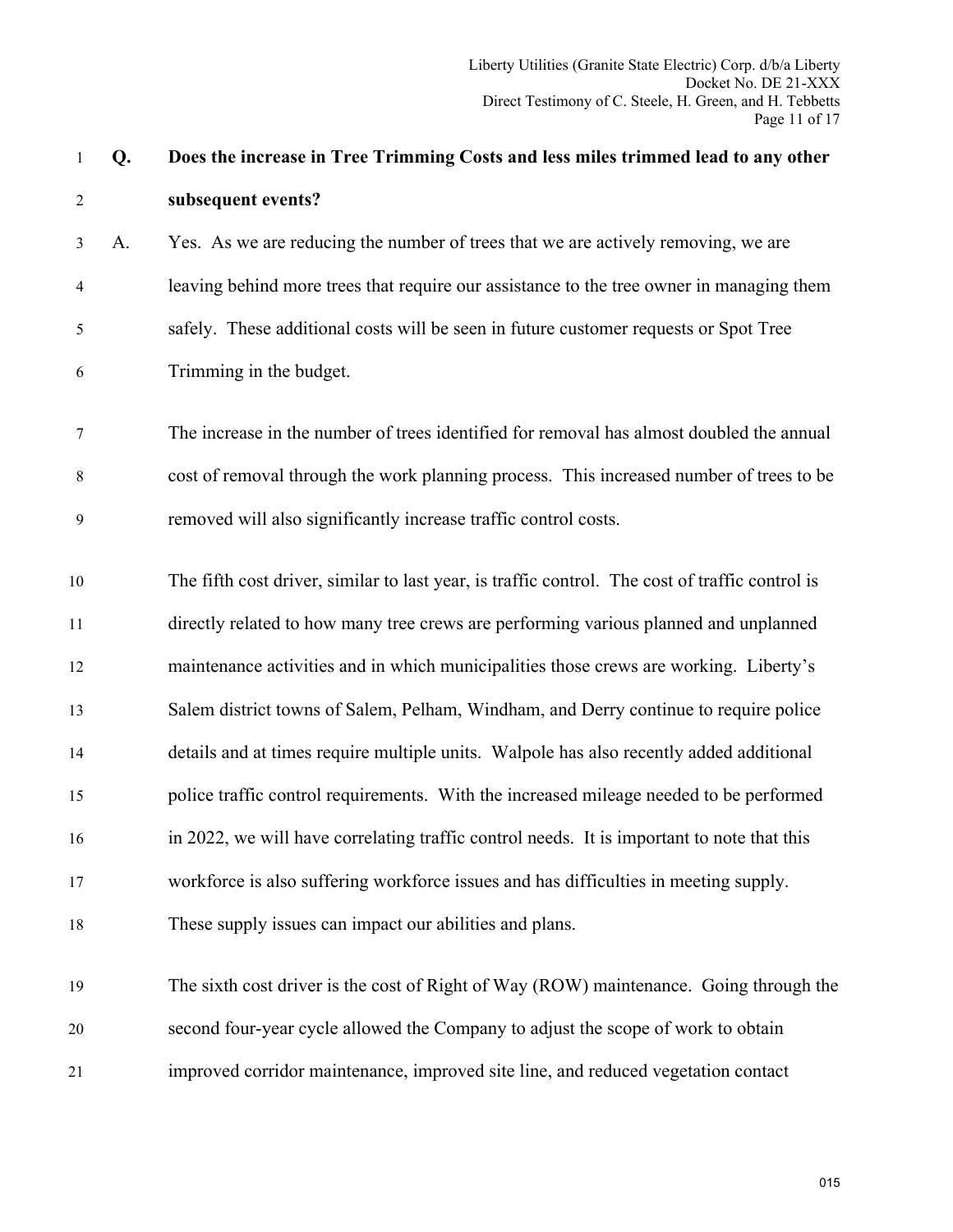Liberty Utilities (Granite State Electric) Corp. d/b/a Liberty Docket No. DE 21-XXX Direct Testimony of C. Steele, H. Green, and H. Tebbetts Page 12 of 17

| $\mathbf{1}$ |    | potential. The Company is now able to mow the supply ROW lines to provide the much-         |
|--------------|----|---------------------------------------------------------------------------------------------|
| 2            |    | needed site line visibility. This activity also prepares the corridors for Integrated       |
| 3            |    | Vegetation Management (IVM) of a variety of sustainable and cost-effective techniques       |
| 4            |    | as we move through the upcoming cycles of work. The 2022 budget includes plans to           |
| 5            |    | reinstate the selective herbicide treatment that National Grid previously incorporated into |
| 6            |    | the VM program prior to Liberty ownership of the Company. Selective herbicide               |
| 7            |    | applications will be one of many necessary methods of addressing the ROW in the future.     |
| 8            |    | The 2022 budget does not have mowing or sideline work for the ROW. We had adjusted          |
| 9            |    | most of the 2022 and 2023 ROW clearing and side work to be performed in the CY2021          |
| 10           |    | to accommodate workforce availability and needs. Additionally, much of the Salem area       |
| 11           |    | ROWs were mowed as part of the 2020 ROW maintenance and preparation of the 115KV            |
| 12           |    | supply line. The result is that we have a small budget for spot or emergency work to        |
| 13           |    | perform along the ROWs in 2022. The majority of budget allocation is for an herbicide       |
| 14           |    | and IVM programing.                                                                         |
| 15           | V. | <b>LOSS OF CONTRACTOR IN CY 2021</b>                                                        |
| 16           | Q. | Was the Company able to procure services for vegetation management at the                   |
| 17           |    | approved funding level for the second four-year trim cycle?                                 |
| 18           | A. | Yes. In 2020, the Company went to bid for its current four-year cycle and this contract     |

20 start of the second four-year cycle, with Clearway. Clearway pricing was favorable and

19 was awarded to Clearway Industries. The Company thus moved forward in 2021, the

- 21 allowed the Company to continue to trim trees within the allocated and set \$2,420,000.
- 22 Clearway was new to the Company's system but performed positively with work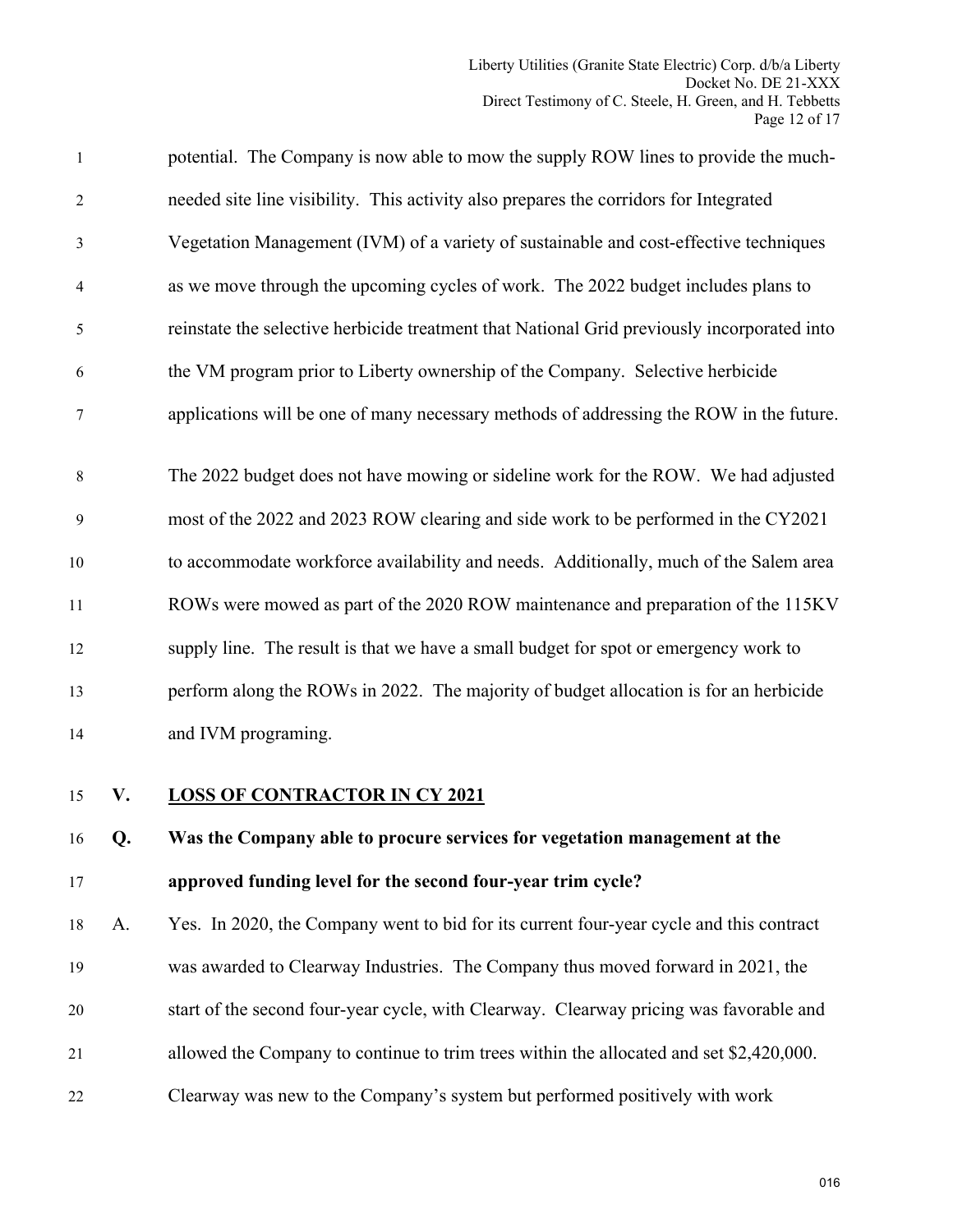| $\mathbf{1}$   |    | assigned to them in 2020. As their per-mile costs came in under the current costs, the   |
|----------------|----|------------------------------------------------------------------------------------------|
| 2              |    | Company was able to continue with the four-year plan. Unfortunately, Clearway            |
| $\mathfrak{Z}$ |    | defaulted on the contract with the Company in March 2021. Clearway simply walked off     |
| $\overline{4}$ |    | the job, citing the inability to meet payroll, leaving the Company without a contractor. |
| 5              | Q. | What did the Company do to mitigate the effects of Clearway leaving the property?        |
| 6              | A. | To mitigate the impacts of Clearway Industries leaving, Asplundh and Davey Tree were     |
| $\tau$         |    | contracted to complete the year's trimming requirements.                                 |
| $8\,$          | Q. | Please explain where the Company is as of the date of this filing with its trim cycle.   |
| 9              | A. | The Company moved forward with the next lowest bid, Asplundh, which is above the         |
| 10             |    | \$2,420,000 recovery allocation. (All bids except Clearway's came in at 36–52% higher    |
| 11             |    | costs than the 2019 cost experience.) Asplundh's transition took time in pulling         |
| 12             |    | resources back from areas of reallocation. Some crews and resources were no longer       |
| 13             |    | available, retired, out of workforce, or out of area, and Asplundh charged an additional |
| 14             |    | 6.25% to reallocate the resources and to come to contractual agreements. Asplundh and    |
| 15             |    | Davey are only expected to accomplish the trimming of 90 miles of the Company's          |
| 16             |    | planned mileage of approximately 234 miles.                                              |
| 17             |    | Although the local Asplundh crews have transitioned back onto the property and are       |
| 18             |    | performing work successfully, Asplundh continues to have difficulty in meeting their     |
| 19             |    | contractual obligations related to workforce in the Northeast, so they had difficulty    |
| 20             |    | providing additional crews. Fortunately, an opportunity to use non-local Asplundh crews  |
| 21             |    | for capital work arose and, once that work was completed, the Company utilized them to   |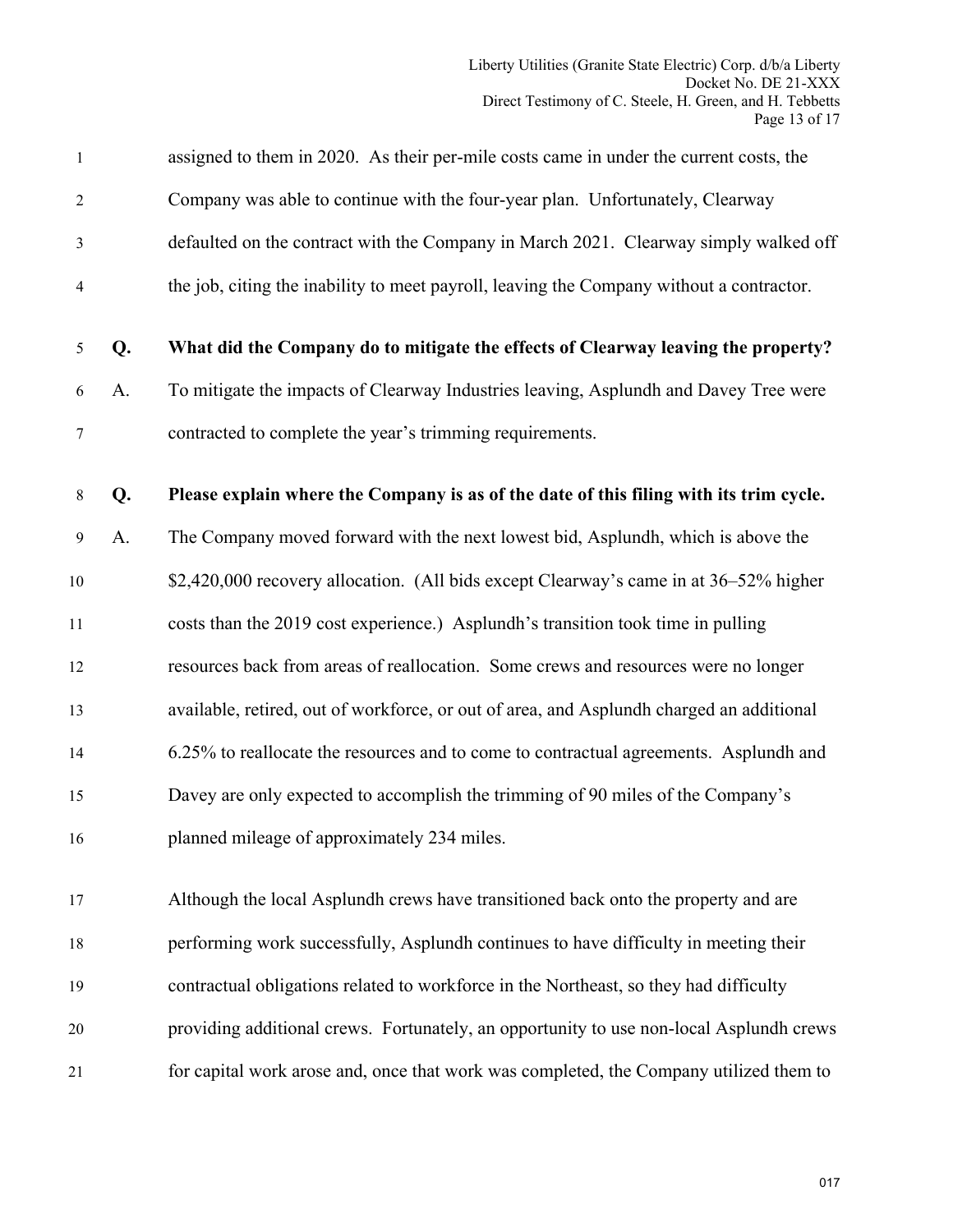| 1              |    | perform maintenance trimming. However, the non-local crews were inefficient and          |
|----------------|----|------------------------------------------------------------------------------------------|
| $\overline{2}$ |    | ineffective and were released.                                                           |
| 3              |    | The Company was able to secure local specialized off-road crews to complete trimming     |
| 4              |    | of our off-road supply lines. Additional work was moved forward from future years to     |
| 5              |    | this year to accommodate workforce availability and needs.                               |
| 6              |    | The Company continues to look toward various mechanical options of vegetation            |
| 7              |    | management control. As stated above, the Company was able to use machines on the         |
| 8              |    | ROW supply line for the mowing and were able to provide quality, compliant work in a     |
| 9              |    | short amount of time, allowing for more work to be done.                                 |
| 10             |    | Davey: Chippers, a Davey Company, was the other bidder in 2020. Although they were       |
| 11             |    | the highest bidder, Davey submitted competitive prices for the balance of the 2021 miles |
| 12             |    | that were not expected to be completed. They committed to completing up to 30 miles of   |
| 13             |    | the remaining 2021 miles. They are currently transitioning onto the property to perform  |
| 14             |    | additional work as workforce allows.                                                     |
| 15             |    | During the transition in CY2021, Davey also filled in for many emergency and storm       |
| 16             |    | related needs. Davey has a separate emergency Storm Response contractual agreement       |
| 17             |    | with the Company.                                                                        |
| 18             | Q. | When did Davey start to trim for Liberty and how many miles have they trimmed?           |
| 19             | A. | Although the Company was in negotiations with Davey for a storm agreement starting in    |
| 20             |    | February 2021, and maintenance miles discussion started back in June 2021, Davey was     |
| 21             |    | not able to get on the property until November 15, 2021.                                 |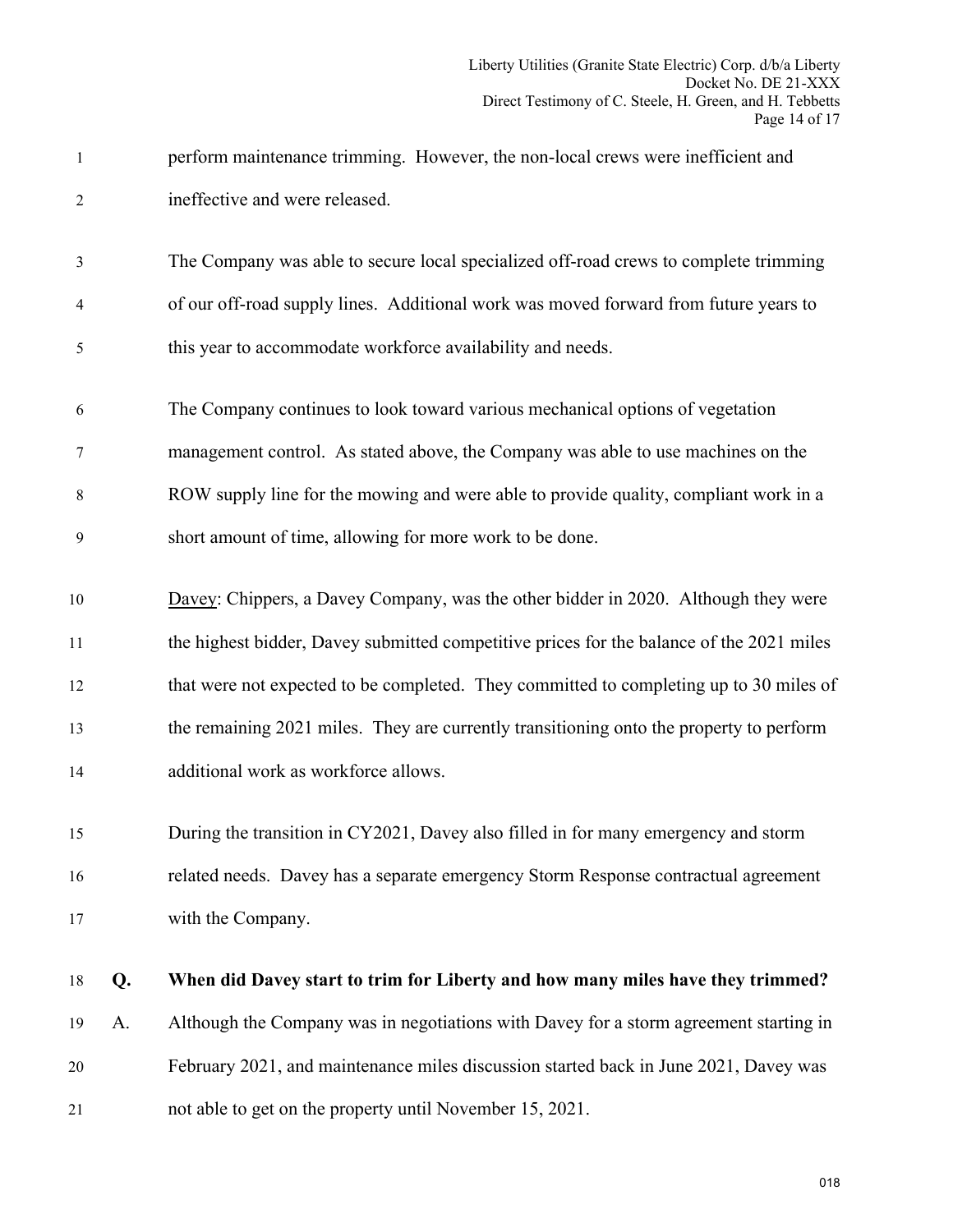Liberty Utilities (Granite State Electric) Corp. d/b/a Liberty Docket No. DE 21-XXX Direct Testimony of C. Steele, H. Green, and H. Tebbetts Page 15 of 17

## 1 **VI. CY 2022 PLAN**

#### 2 **Q. What is the Company proposing for costs in 2022 to achieve its trimming needs?**

3 A. The O&M costs for VMP activities in 2022 is shown in Appendix 1. As stated above, the 4 costs include accommodations for the loss of monetary contribution from Consolidated 5 Communications, the increased costs of workforce, the lack of workforce, the current 6 costs to perform the vegetation management work and meet a four-year cycle. For 7 calendar year 2022, Liberty identifies a cost of \$5,471,624 on O&M expenses related to 8 the activities (Appendix 1, column c, line 17) to continue with a four-year cycle and catch 9 up on 2020 and 2021 deferred miles for a total of 276 miles. However, the Company is 10 committed to spending a total of \$3,069,639, of which \$2,420,000 will come from rates 11 and the additional \$649,639 will come from earnings and expects to take the increased 12 costs and funding issue up during its next rate case. This will allow the Company to 13 complete 162 miles of trimming in 2022.

#### 14 **Q. Please provide the cost per mile.**

15 A. The approximate cost per mile for 2022 is \$15,370 (\$5,471,624 / 356) because of the 16 economies of scale when trimming 356 miles versus 153. However, given the approved 17 allotment of funds in the Settlement Agreement, the Company is only able to recover for 18 approximately 153 miles which increases the per mile cost because those economies of 19 scale are not possible.

#### 20 **Q. Did the Company have other matters for 2022?**

21 A. Yes. The Company has also included the following items in Appendix 1: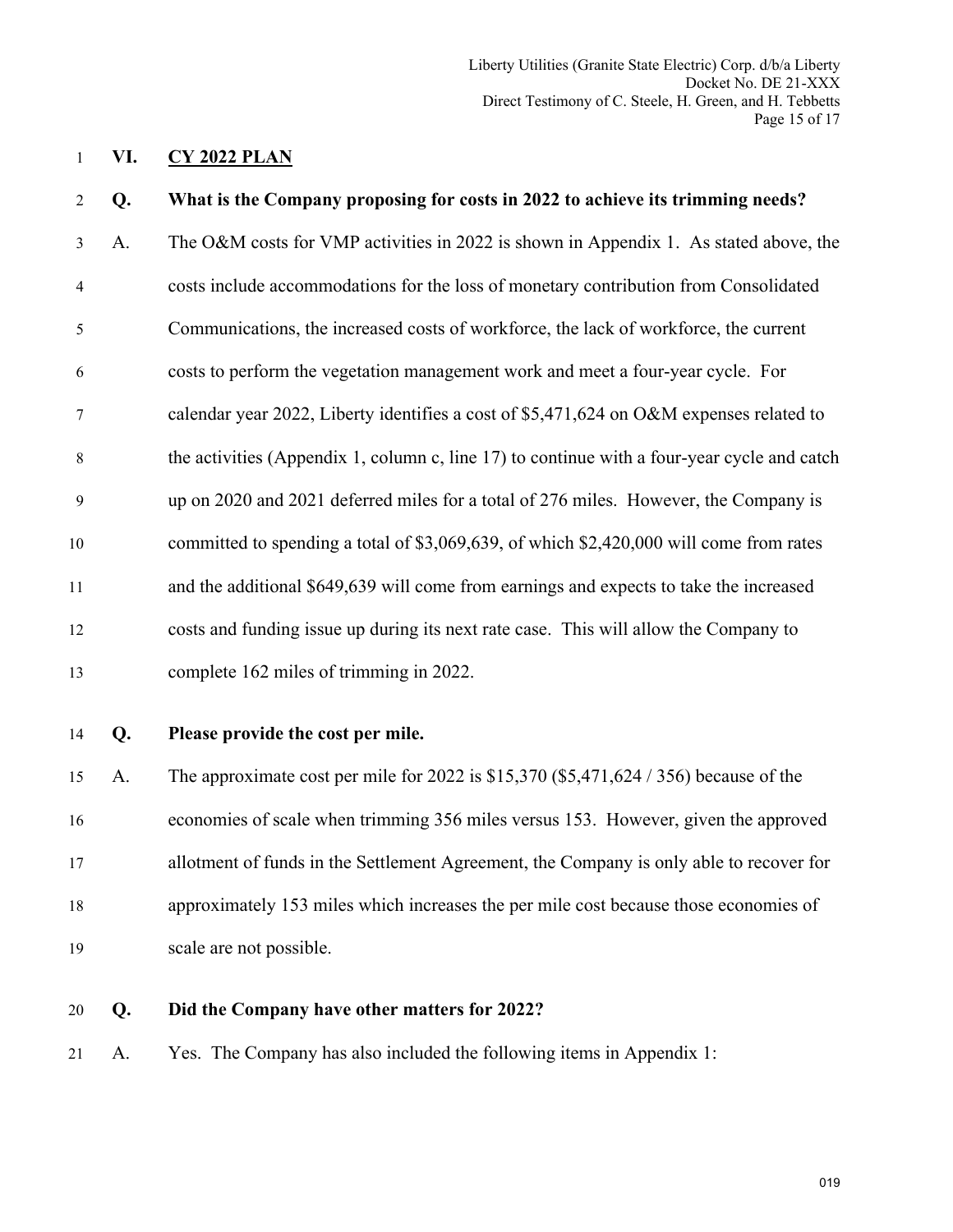Liberty Utilities (Granite State Electric) Corp. d/b/a Liberty Docket No. DE 21-XXX Direct Testimony of C. Steele, H. Green, and H. Tebbetts Page 16 of 17

| 1              |      | Spot tree trimming/removals: \$15,000, single trees found that may need removal or              |
|----------------|------|-------------------------------------------------------------------------------------------------|
| $\overline{2}$ |      | trimming outside of planned cycle trimming;                                                     |
| 3              |      | Herbicide treatment: \$69,210, most of the supply lines have been mowed so the                  |
| 4              |      | Company is treating these sub-transmission areas with herbicide for efficient                   |
| 5              |      | maintenance of the corridor;                                                                    |
| 6              |      | Pollinator program: \$5,000, planting vegetation that does not conflict with                    |
| 7              |      | conductors whereby pollinators such as butterflies and bees pollinate low-growing               |
| 8              |      | flowering plants so other types of vegetation is unable to grow in the area;                    |
| 9              |      | Biodiversity: \$19,840 participate in the biodiversity identification program that<br>$\bullet$ |
| 10             |      | other Liberty regions are also participating;                                                   |
| 11             |      | The Company has also included the following item in line 7 of Appendix 1, Planned               |
| 12             |      | <b>Cycle Trimming:</b>                                                                          |
| 13             |      | Ai-Dash: The company has entered into a Pilot program to investigate the value of               |
| 14             |      | Satellite imagery and artificial intelligence to assist in identifying condition of the         |
| 15             |      | system as it related to vegetation and consider Condition Based Management                      |
| 16             |      | viability. The total cost is \$15,000.                                                          |
| 17             | VII. | <b>CONCLUSION</b>                                                                               |
| 18             | Q.   | Please provide a summary of your testimony.                                                     |
| 19             | A.   | Liberty requests that a budget be agreed upon as presented at \$3,069,639. Liberty              |
| 20             |      | believes that implementation of the vegetation management programs described here,              |
| 21             |      | particularly including funding at the level exceeding the existing O&M budget, is               |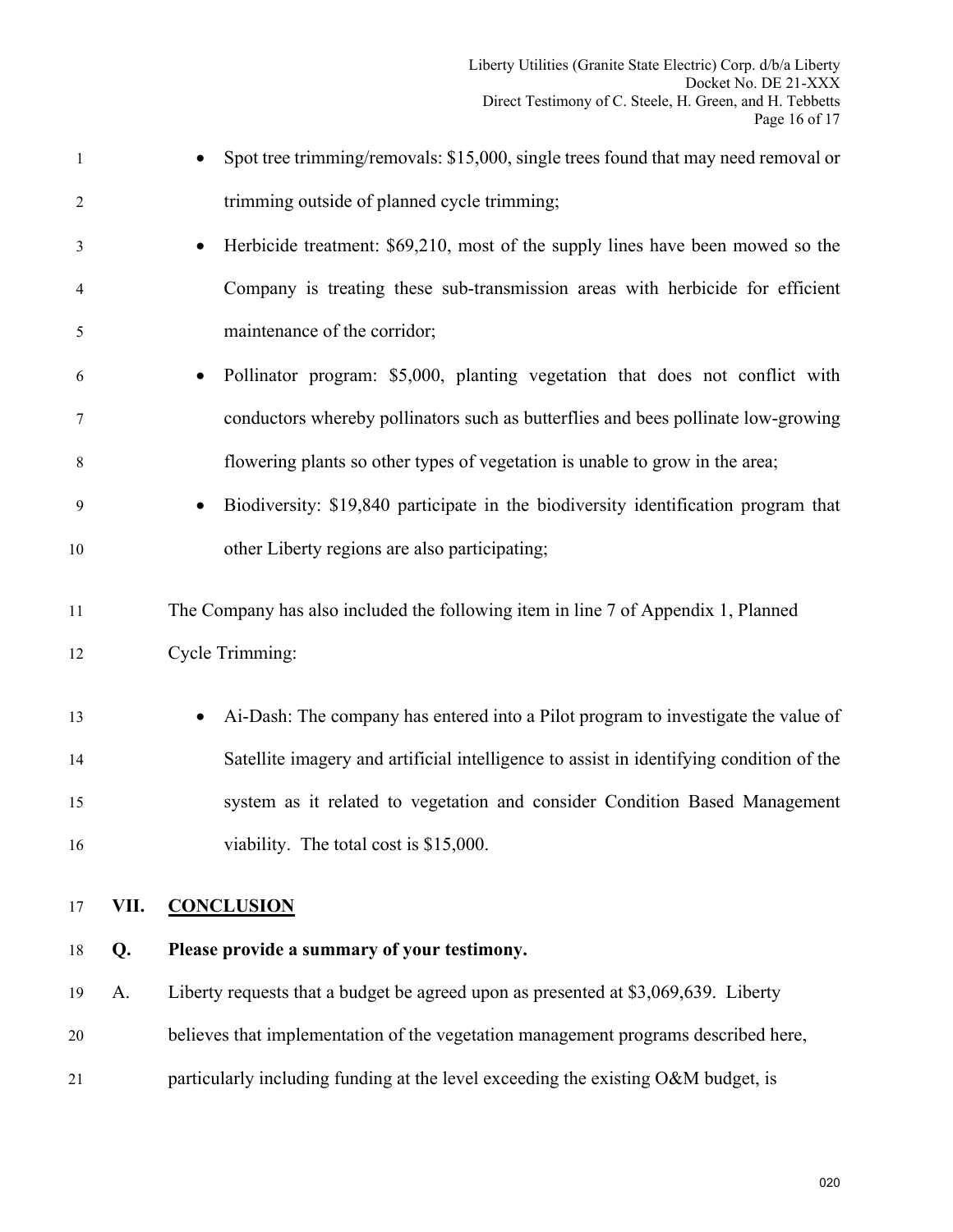Liberty Utilities (Granite State Electric) Corp. d/b/a Liberty Docket No. DE 21-XXX Direct Testimony of C. Steele, H. Green, and H. Tebbetts Page 17 of 17

| $\overline{1}$ | necessary to ensure that Liberty remains on its current path targeted to maintaining and |
|----------------|------------------------------------------------------------------------------------------|
| 2              | continually improving reliability performance, perform industry best practices, and      |
| 3              | compliance with Puc 307.10. These programs have contributed to actual performance        |
| $\overline{4}$ | improvements seen in recent years, and Liberty is committed to sustaining that           |
| 5              | improvement. Liberty's full program costs should be recognized by the Commission as      |
| 6              | recoverable in future discussions.                                                       |
|                |                                                                                          |

- 7 **Q. Does this conclude your testimony?**
- 8 A. Yes.